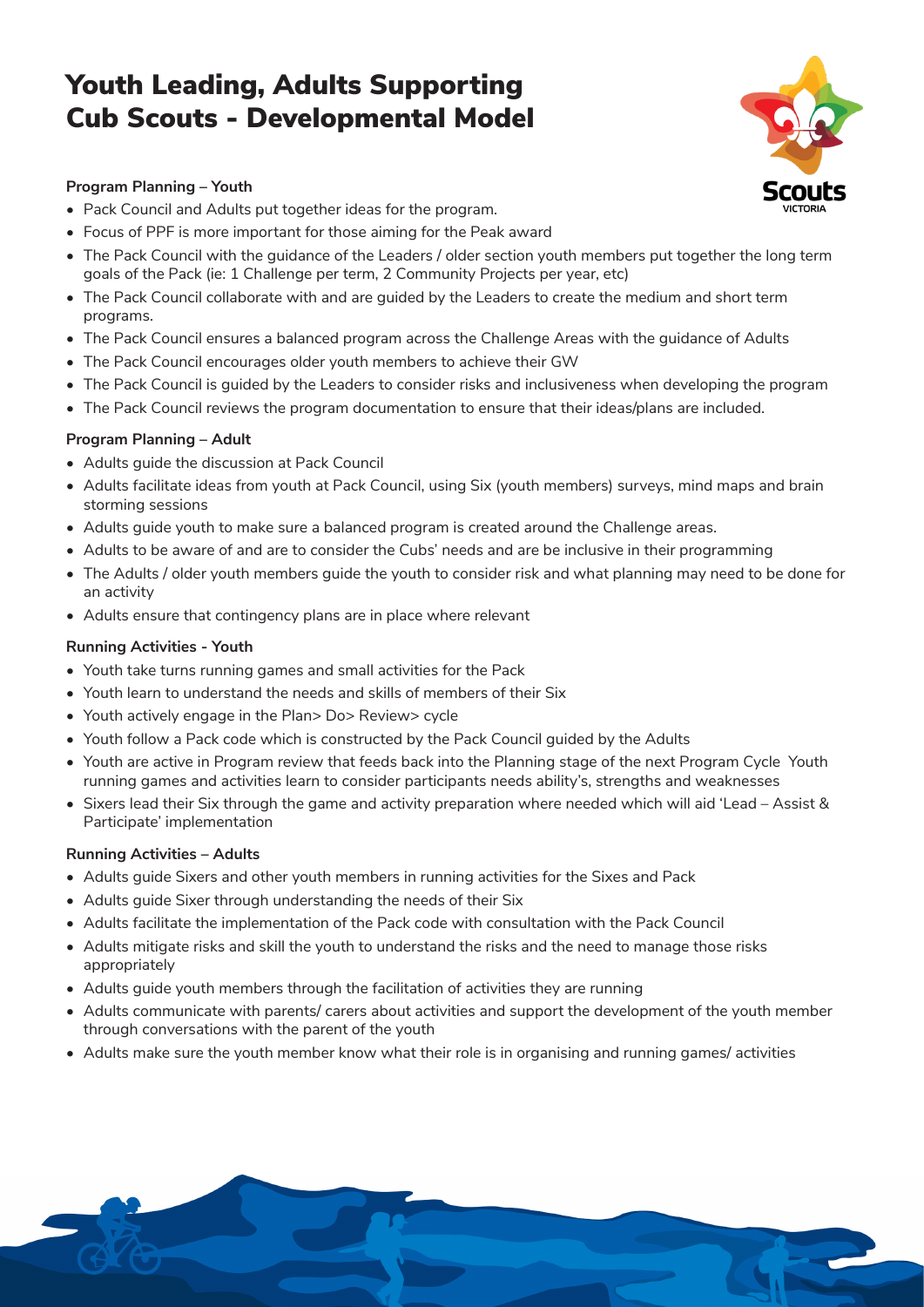## Youth Leading, Adults Supporting Cub Scouts - Developmental Model

2

#### **Leadership within the Section – Youth**

- Youth members are given multiple opportunities to assist and lead in activities, ceremonies and represent the Pack
- Sixers give guidance to lead a Six to their Second and support others through their development
- Seconds lead through helping with activities and games, assisting with ceremonies and learning about their Six members and attending Pack Councils
- Regular Pack Councils are held for planning for forward programming with youth members facilitating programming planning sessions and being guided to review activities
- Plan>Do>Review> is led by key youth members
- Duty Six members regularly facilitate opening of nights/ closing of nights, special occasions and reviews

#### **Leadership within the Section – Adults**

- Adults seek opportunities for a variety of youth members to be involved in different leadership opportunities
- Adults guide youth in leadership roles to learn about their role, the people they are leading and to provide support throughout tasks
- Adults make sure that members of the Pack are all having an equal say and no one persons or small groups needs/ requests are forgotten or unheard – Set clear guidelines at Pack Council
- Supports the youth members to complete the Plan>Do>Review> cycle
- Adults guide youth in applying the Scout Method to all programs and activities
- Adults guide youth through all leadership opportunities and facilitate positive reinforcement
- NOTE: Youth leadership in the Cub Scout Section doesn't always need to be Cub Scouts running things and may be facilitating/ supporting Venturer Scouts/ Rover Scouts to run activities

#### **Administration – Youth**

- Cub Scout Sixers record their Sixes attendance at activities and events
- Youth keep track of their own progressions with the assistance of their Sixer of their Personal Progression Framework, Cub Scouts record attendance
- Sixers assist their Six members with Achievement badge recording
- Sixers to assist Six members on the personal journey by recording Leads, Assists and Participation
- Youth members, through the Pack Council, raise risks that need to be discussed/ managed
- Youth Peak award. Pack Council, under the guidance of Adults, approves Grey Wolf hike plans and signs of completed Grey Wolf applications.

#### **Administration – Adults**

- Adults ensure membership records are up to date including current address, email and phone number in conjunction with Group Leaders on the membership system
- Adults inform parents and carers of program and other relevant information Adults ensure risk assessments are carried out and management plans are in place Adults support youth members to mark attendance and record program activities, whilst keeping overall records.